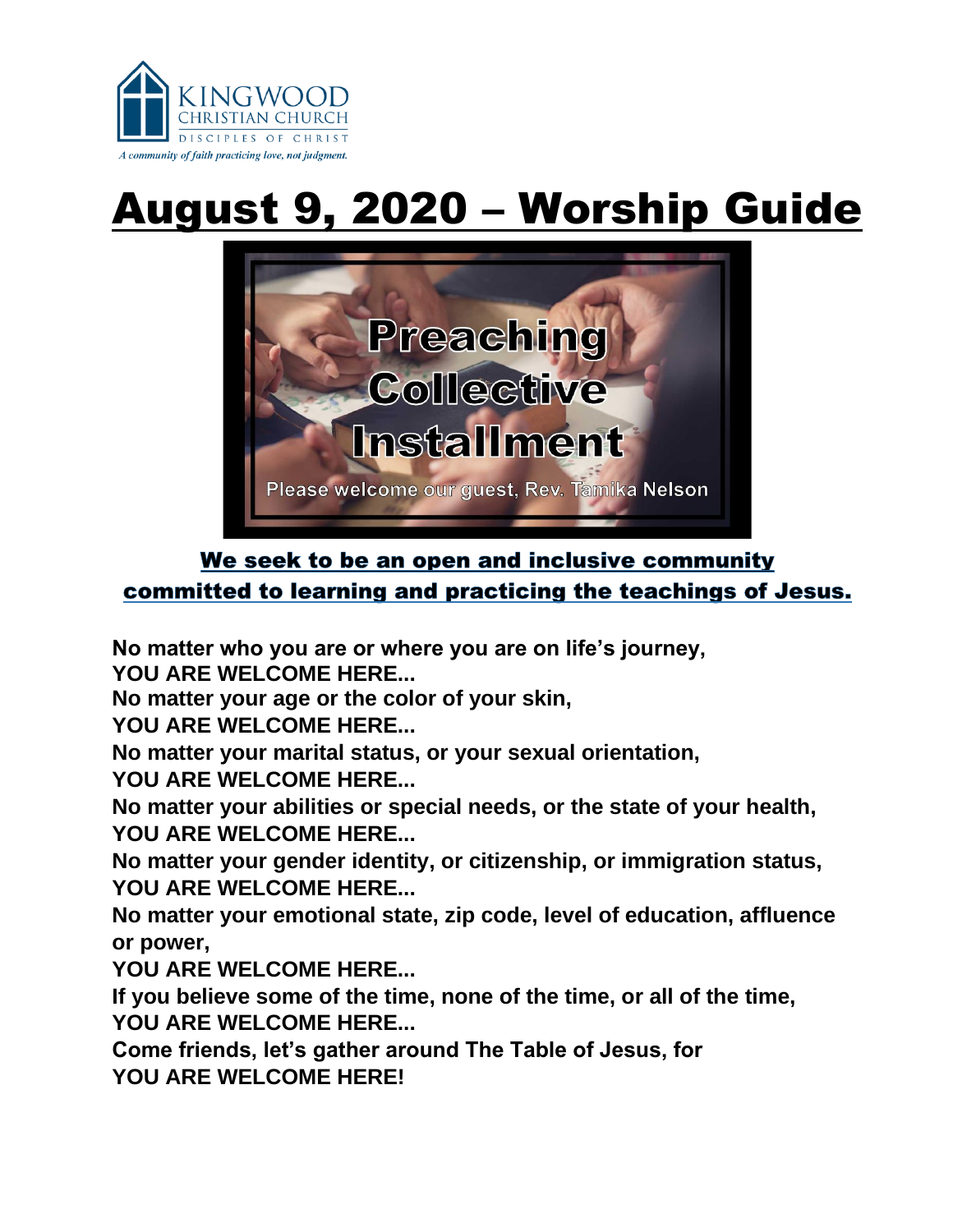

Good morning everyone. We are so glad you have chosen to join us today.

#### **Pre-Prelude - Combined Worship Band**

#### **Welcome - Rev. Margaret Maat**

## Hymns: 10,000 Reasons & Better is One Day, performed by the Combined **Worship Band**

#### **"10,000 Reasons"**

Bless the Lord, O my soul O my soul, Worship His Holy name. Sing like never before, O my soul, I worship Your Holy name.

The sun comes up It's a new day dawning It's time to sing Your song again Whatever may pass And whatever lies before me Let me be singing When the evening comes

Bless the Lord, O my soul O my soul, Worship His Holy name. Sing like never before, O my soul, I worship Your Holy name.

You're rich in love And You're slow to anger; Your name is great And Your heart is kind. For all Your goodness I will keep on singing

Ten thousand reasons For my heart to find.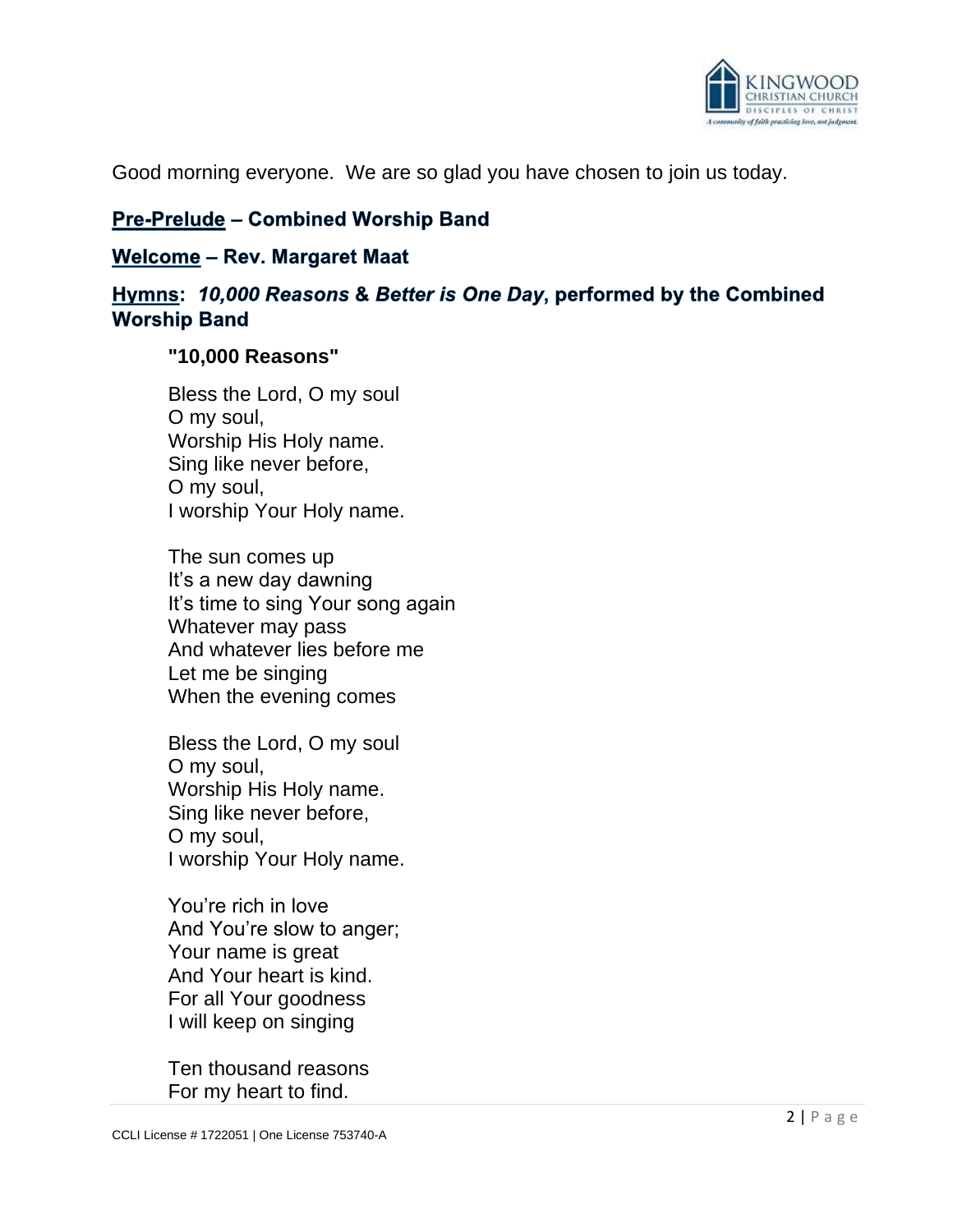

Bless the Lord, O my soul O my soul, Worship His Holy name. Sing like never before, O my soul, I worship Your Holy name.

And on that day When my strength is failing The end draws near And my time has come Still my soul will Sing Your praise unending

Ten thousand years And then forevermore

Bless the Lord, O my soul O my soul, Worship His Holy name. Sing like never before, O my soul, I worship Your Holy name.

By: Jonas Myrin Matt Redman © 2011 Atlas Mountain Songs / sixsteps Music / Thankyou Music / worshiptogether.com songs CCLI License # 1722051

……..

#### **"Better Is One Day"**

How lovely is your dwelling place Oh, Lord Almighty, For our souls long and even faint for You. For here our hearts are satisfied Within Your presence; We sing beneath the shadow of Your wings.

Better is one day in Your courts Better is one day in Your house Better is one day in Your courts Than thousands elsewhere.

One thing we ask and we would seek: To see Your beauty.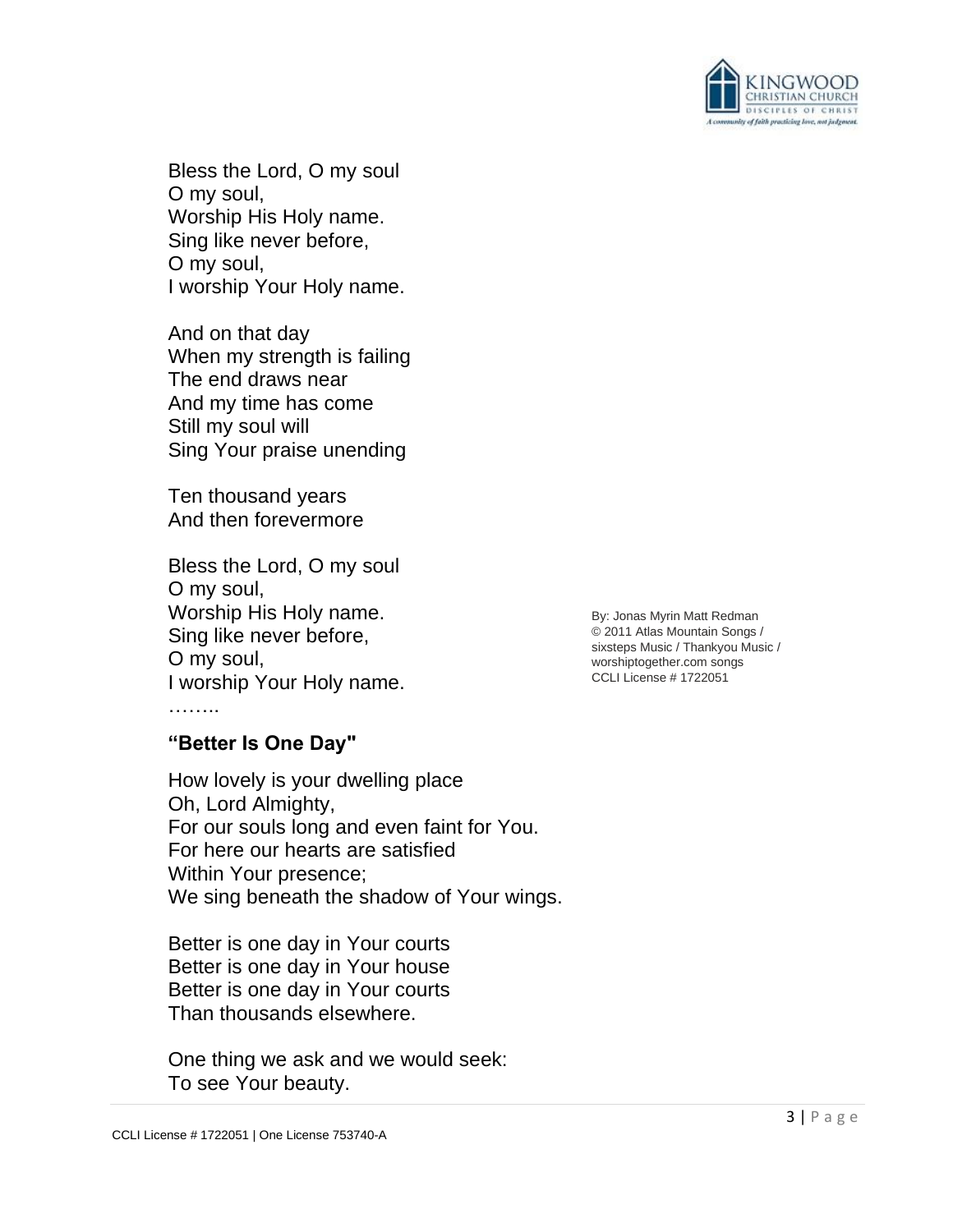

To find You in the place Your glory dwells. One thing we ask and we would seek: To see Your beauty. To find You in the place Your glory dwells.

Our hearts and flesh cry out For You, the living God; Your Spirit's water to the soul. We've tasted and We've seen Come once again to me. We will draw near to You,

We will draw near to You. Better is one day in Your courts Better is one day in Your house Better is one day in Your courts Than thousands elsewhere.

Than thousands elsewhere….

#### **Prayer - Austin Hunt**

#### Children's Moment - Stan Hollibaugh

## Sermon - "A Constraint Occurrence" by Special Guest, Rev. Tamika Nelson

#### **Galatians 3:23-29**

**<sup>23</sup>** Now before faith came, we were imprisoned and guarded under the law until faith would be revealed. **<sup>24</sup>** Therefore the law was our disciplinarian until Christ came, so that we might be justified by faith. **<sup>25</sup>** But now that faith has come, we are no longer subject to a disciplinarian, **<sup>26</sup>** for in Christ Jesus you are all children of God through faith. **<sup>27</sup>** As many of you as were baptized into Christ have clothed yourselves with Christ. **<sup>28</sup>** There is no longer Jew or Greek, there is no longer slave or free, there is no longer male and female; for all of



you are one in Christ Jesus. **<sup>29</sup>** And if you belong to Christ, then you are Abraham's offspring,heirs according to the promise.

By: Matt Redman © 1995 Thankyou Music CCLI License # 1722051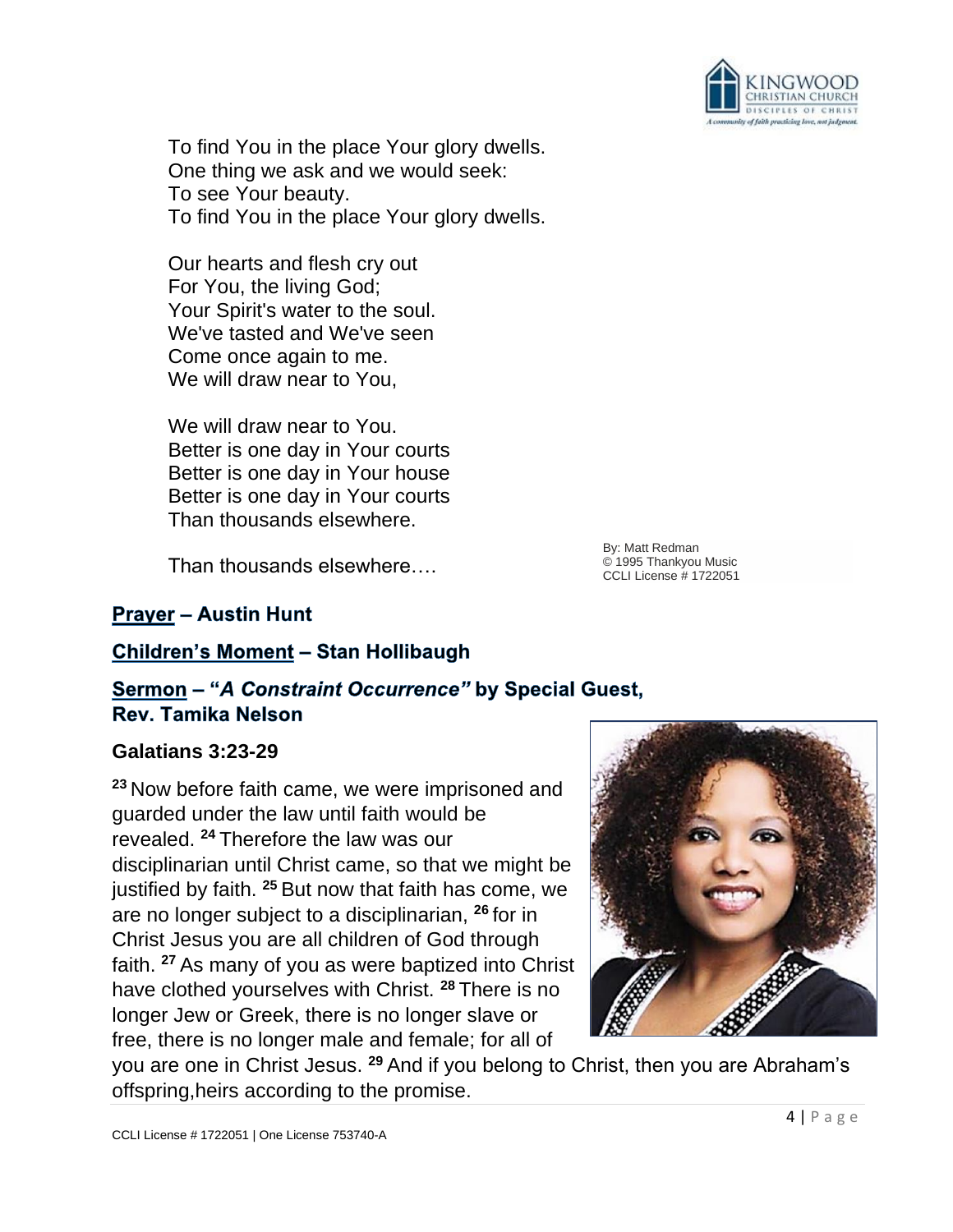

**Communion - Rev. Margaret Maat** 

**Engage - Rev. Margaret Maat** 

Special Music - Fullness, performed by Trent & Chloe Nelson-Paryag

**Offertory - Anne Amis, Elder** 

# **June 2020 YTD**

| Giving          | \$202,245. |
|-----------------|------------|
| <b>Expenses</b> | \$195,303. |

Give easily and securely: Online: www.kwcc.org/givesecure Text: KWCC to 73256

# **Announcements - Josh Taylor**

- 1) Feed My Lambs thanks to all who participated in this ministry on Tuesday, August 4th.
- 2) New Weekday Bible Study Chad and Lindy will co-teach a series on the book titled, White Fragility, by author [Robin DiAngelo.](https://smile.amazon.com/s/ref=dp_byline_sr_book_1?ie=UTF8&field-author=Robin+DiAngelo&text=Robin+DiAngelo&sort=relevancerank&search-alias=books) Class starts August 20<sup>th</sup> at noon. This study is open to all & you're welcome to invite friends. Please check your emails for more information.
- 3) Southwest Good Samaritan Group Elda is making and gathering cloth face masks to send for donation. If you would like to contribute, please reach out to Elda Felix-Cartwright.

# **Outdoor Service August 15<sup>th</sup>** – Lastly, we are excited to

announce we are having an outdoor worship service on Saturday, August 15<sup>th</sup> at 7:00pm! We will meet on the church lawn between the Narthex Entrance and Parking Lot. Please bring your lawn chair/ blanket, mosquito repellant, bottle of water, face mask and social distancing skills. It will be simulcaste LIVE on Saturday if you can't attend in person. In addition, we will show the recorded service on Sunday at 11:00am on our Facebook Group Page and YouTube Channel. Parents, please observe your children especially while on the playground to ensure they are practicing social distance. Please check your email in the coming week for more information.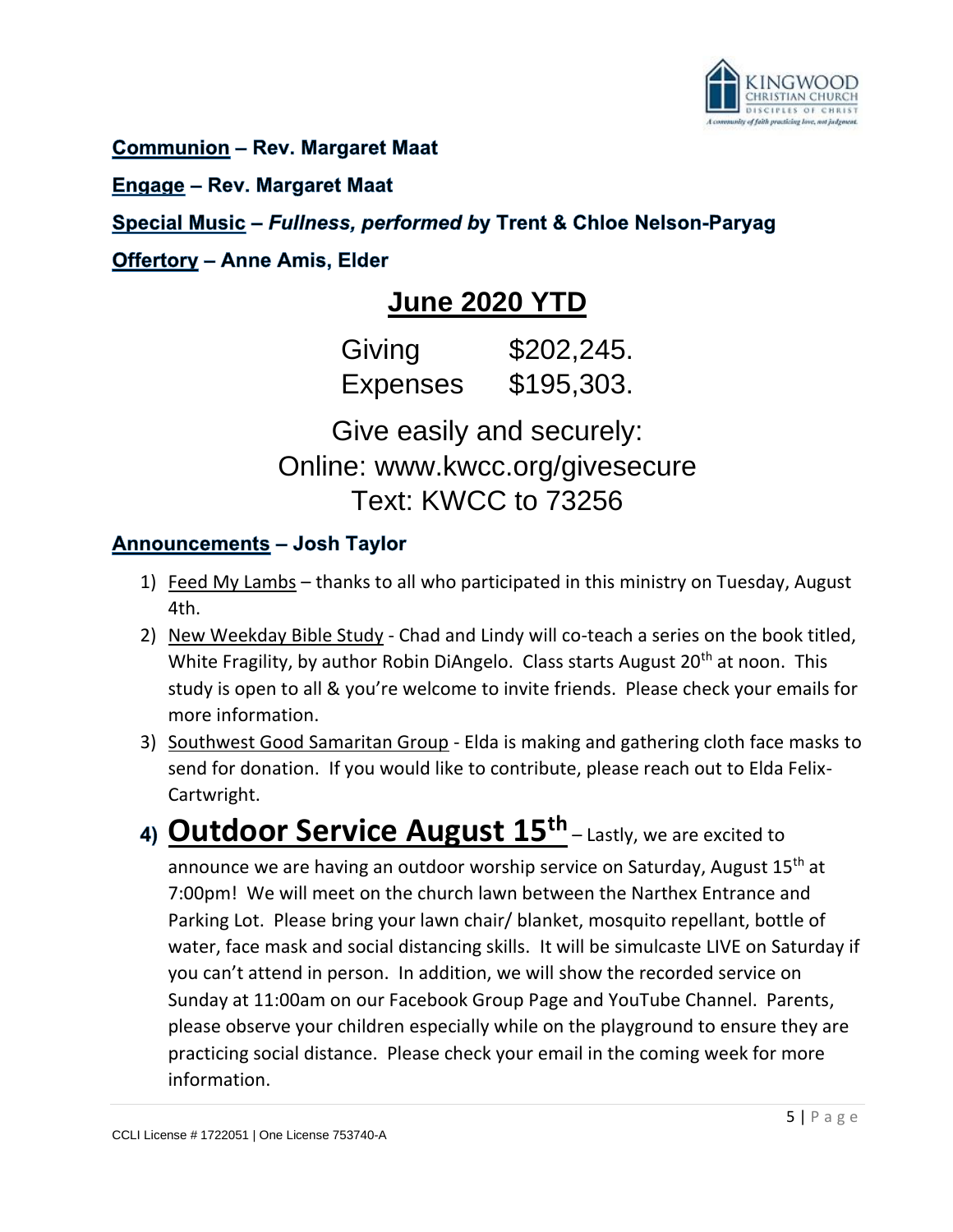

## Sending Hymn: Amazing Grace: My Chains Are Gone, performed by the **Combined Worship Band**

#### **"Amazing Grace: My Chains Are Gone"**

Amazing grace How sweet the sound That saved a wretch like me; I once was lost, but now I'm found Was blind, but now I see. 'Twas grace that taught my heart to fear And grace my fears relieved; How precious did that grace appear The hour I first believed.

My chains are gone, I've been set free. My God, my Savior has ransomed me; And like a flood His mercy rains Unending love, Amazing grace.

The Lord has promised good to me His word my hope secures He will my shield and portion be As long as life endures

My chains are gone, I've been set free. My God, my Savior has ransomed me; And like a flood His mercy rains Unending love, Amazing grace.

My chains are gone, I've been set free. My God, my Savior has ransomed me; And like a flood His mercy rains Unending love, Amazing grace.